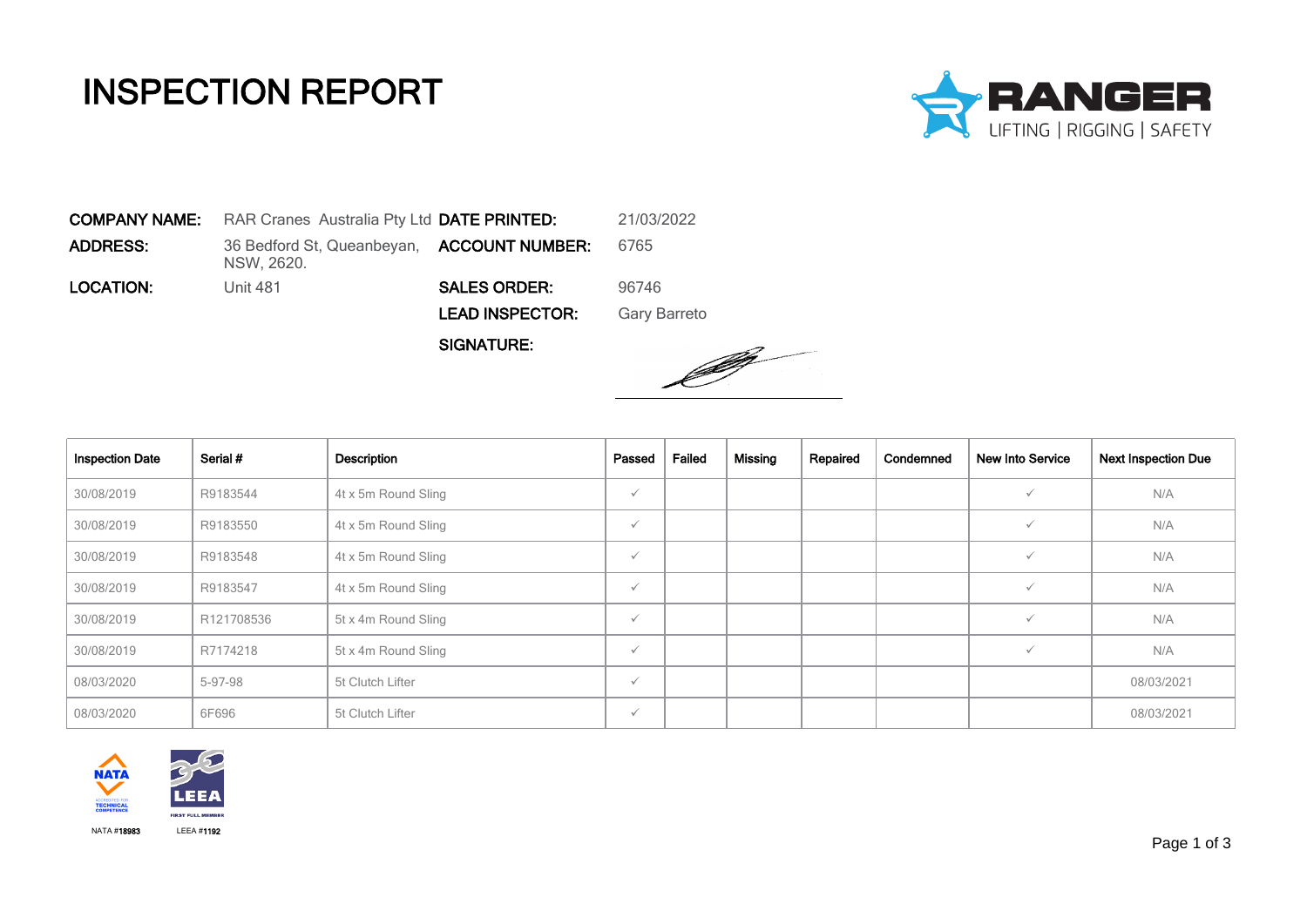## INSPECTION REPORT



| <b>Inspection Date</b> | Serial #         | <b>Description</b>                                                                | Passed       | Failed   | Missing | Repaired | Condemned | <b>New Into Service</b> | <b>Next Inspection Due</b> |
|------------------------|------------------|-----------------------------------------------------------------------------------|--------------|----------|---------|----------|-----------|-------------------------|----------------------------|
| 08/03/2020             | RR1              | 5t Clutch Lifter                                                                  | $\checkmark$ |          |         |          |           |                         | 08/03/2021                 |
| 14/03/2022             | M1366            | 10mm x 6m x 2leg G80 Chain Sling Complete<br>With Shorteners & Self Locking Hooks |              | $\times$ |         |          | $\times$  |                         | 14/03/2022                 |
| 08/03/2020             | M1217            | 10mm x 4m x 2leg G80 Chain Sling Complete<br>With Shorteners & Self Locking Hooks | $\checkmark$ |          |         |          |           |                         | 08/03/2021                 |
| 14/03/2022             | D381             | 13mm x 4m x 2leg G80 Chain Sling Complete<br>With Shorteners & Self Locking Hooks | $\checkmark$ |          |         |          |           |                         | 14/03/2023                 |
| 14/03/2022             | D1888            | 13mm x 4m x 2leg G80 Chain Sling Complete<br>With Shorteners & Self Locking Hooks | $\checkmark$ |          |         |          |           |                         | 14/03/2023                 |
| 14/03/2022             | 264              | 8mm x 3m x 2leg G80 Chain Sling Complete<br>With Shorteners & Self Locking Hooks  | $\checkmark$ |          |         |          |           |                         | 14/03/2023                 |
| 07/03/2021             | 0618-11          | 2.5t Clutch Lifter                                                                | $\checkmark$ |          |         |          |           |                         | 07/03/2022                 |
| 09/03/2020             | RL1607187E       | 15t Spreader Beam                                                                 | $\checkmark$ |          |         |          |           |                         | 09/03/2021                 |
| 14/03/2022             | F4862            | 10mm x 6m x 2leg G80 Chain Sling Complete<br>With Shorteners & Self Locking Hooks | $\checkmark$ |          |         |          |           |                         | 14/03/2023                 |
| 07/03/2021             | 844              | 16mm x 1m x 1leg G80 Chain Sling Complete<br>With Shorteners & Self Locking Hooks | $\checkmark$ |          |         |          |           |                         | 07/03/2022                 |
| 13/03/2022             | RAR8             | <b>Container Lifter Left Hand</b>                                                 | $\checkmark$ |          |         |          |           |                         | 13/03/2023                 |
| 07/03/2021             | RAR <sub>2</sub> | Container Lifter Right Hand                                                       | $\checkmark$ |          |         |          |           |                         | 07/03/2022                 |
| 07/03/2021             | RAR1             | Container Lifter Right Hand                                                       | $\checkmark$ |          |         |          |           |                         | 07/03/2022                 |
| 14/03/2022             | 150786           | 3M Spreader Beam 2 Lift Points                                                    | $\checkmark$ |          |         |          |           |                         | 14/03/2023                 |